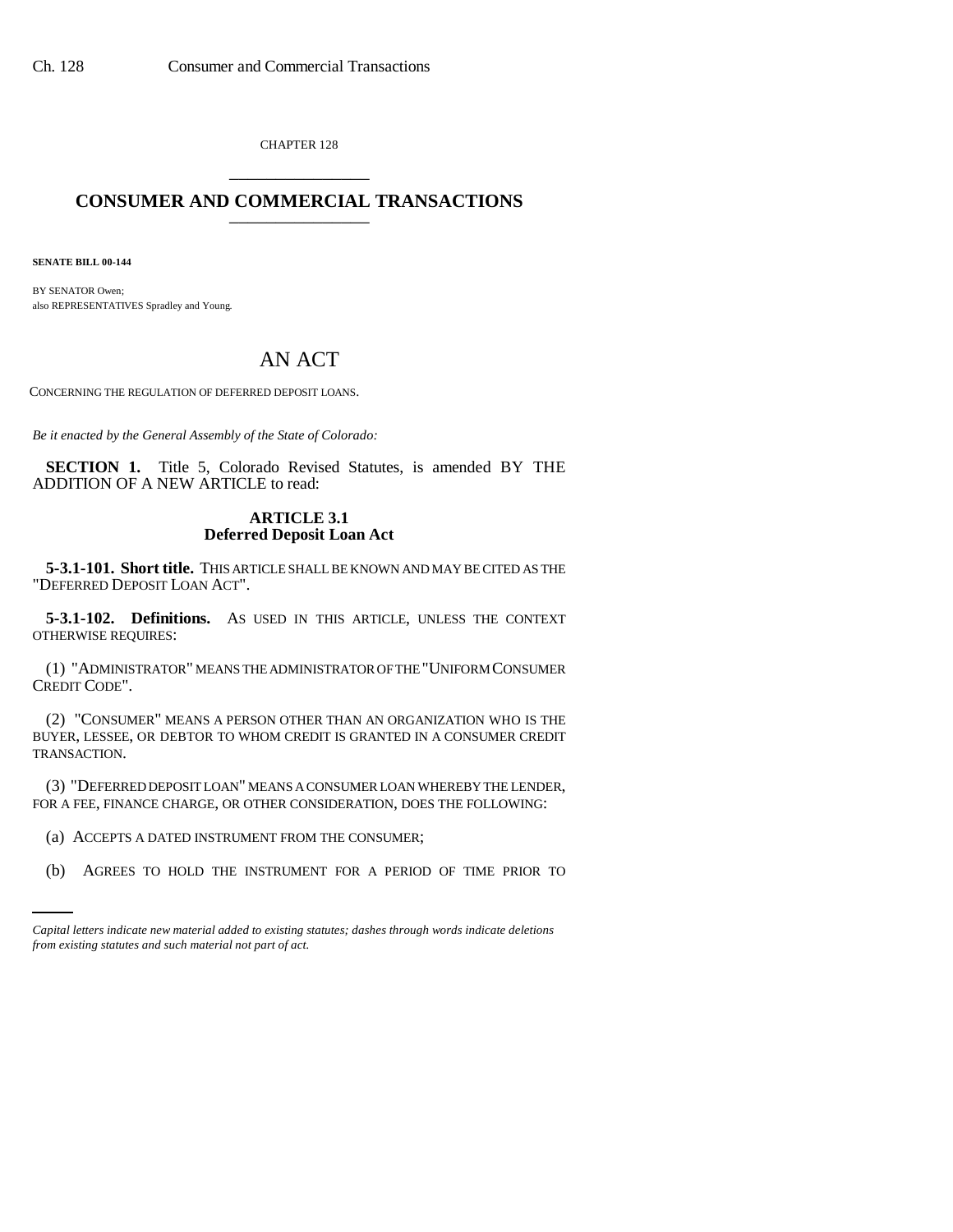NEGOTIATION OR DEPOSIT OF THE INSTRUMENT; AND

(c) PAYS TO THE CONSUMER, CREDITS TO THE CONSUMER'S ACCOUNT, OR PAYS TO ANOTHER PERSON ON THE CONSUMER'S BEHALF THE AMOUNT OF THE INSTRUMENT, LESS FINANCE CHARGES PERMITTED BY SECTION 5-3.1-105.

(4) "INSTRUMENT" MEANS A PERSONAL CHECK OR AUTHORIZATION TO TRANSFER OR WITHDRAW FUNDS FROM AN ACCOUNT SIGNED BY THE CONSUMER AND MADE PAYABLE TO A PERSON SUBJECT TO THIS ARTICLE.

(5) (a) "LENDER" MEANS ANY PERSON WHO OFFERS OR MAKES A DEFERRED DEPOSIT LOAN, WHO ARRANGES A DEFERRED DEPOSIT LOAN FOR A THIRD PARTY, OR WHO ACTS AS AN AGENT FOR A THIRD PARTY, REGARDLESS OF WHETHER THE THIRD PARTY IS EXEMPT FROM LICENSING UNDER THIS ARTICLE OR WHETHER APPROVAL, ACCEPTANCE, OR RATIFICATION BY THE THIRD PARTY IS NECESSARY TO CREATE A LEGAL OBLIGATION FOR THE THIRD PARTY.

(b) LENDER INCLUDES, BUT IS NOT LIMITED TO, A SUPERVISED FINANCIAL ORGANIZATION AS DEFINED IN SECTION 5-1-301 (17).

(c) NOTWITHSTANDING THAT A BANK, SAVING AND LOAN ASSOCIATION, CREDIT UNION, OR SUPERVISED LENDER MAY BE EXEMPTED BY FEDERAL LAW FROM THIS CODE'S INTEREST RATE, FINANCE CHARGES, AND LICENSURE PROVISIONS, ALL OTHER APPLICABLE PROVISIONS OF THIS CODE APPLY TO BOTH A DEFERRED DEPOSIT LOAN AND A DEFERRED DEPOSIT LENDER.

(6) "LOAN AMOUNT" MEANS THE AMOUNT FINANCED AS DEFINED IN REGULATION Z OF THE FEDERAL "TRUTH IN LENDING ACT", 12C.F.R. 226.18 (b), AS AMENDED, OR AS SUPPLEMENTED BY THIS CODE, ARTICLES 1 TO 9 OF THIS TITLE.

**5-3.1-103. Written agreement requirements.** EACH DEFERRED DEPOSIT LOAN TRANSACTION AND RENEWAL SHALL BE DOCUMENTED BY A WRITTEN AGREEMENT SIGNED BY BOTH THE LENDER AND CONSUMER. THE WRITTEN AGREEMENT SHALL CONTAIN THE NAME OF THE CONSUMER, THE TRANSACTION DATE, THE AMOUNT OF THE INSTRUMENT, THE ANNUAL PERCENTAGE RATE CHARGED, AND A STATEMENT OF THE TOTAL AMOUNT OF FINANCE CHARGES CHARGED, EXPRESSED BOTH AS A DOLLAR AMOUNT AND AN ANNUAL PERCENTAGE RATE. IN ADDITION, THE WRITTEN AGREEMENT SHALL INCLUDE ALL DISCLOSURES REQUIRED BY SECTION 5-3-301 (2). THE WRITTEN AGREEMENT SHALL SET A DATE, NOT MORE THAN FORTY DAYS AFTER THE LOAN TRANSACTION DATE, UPON WHICH THE INSTRUMENT MAY BE DEPOSITED OR NEGOTIATED.

**5-3.1-104. Notice to consumers.** A LENDER SHALL PROVIDE THE FOLLOWING NOTICE IN A PROMINENT PLACE ON EACH LOAN AGREEMENT IN AT LEAST TEN-POINT TYPE:

"A DEFERRED DEPOSIT LOAN IS NOT INTENDED TO MEET LONG-TERM FINANCIAL NEEDS.

A DEFERRED DEPOSIT LOAN SHOULD BE USED ONLY TO MEET SHORT-TERM CASH NEEDS.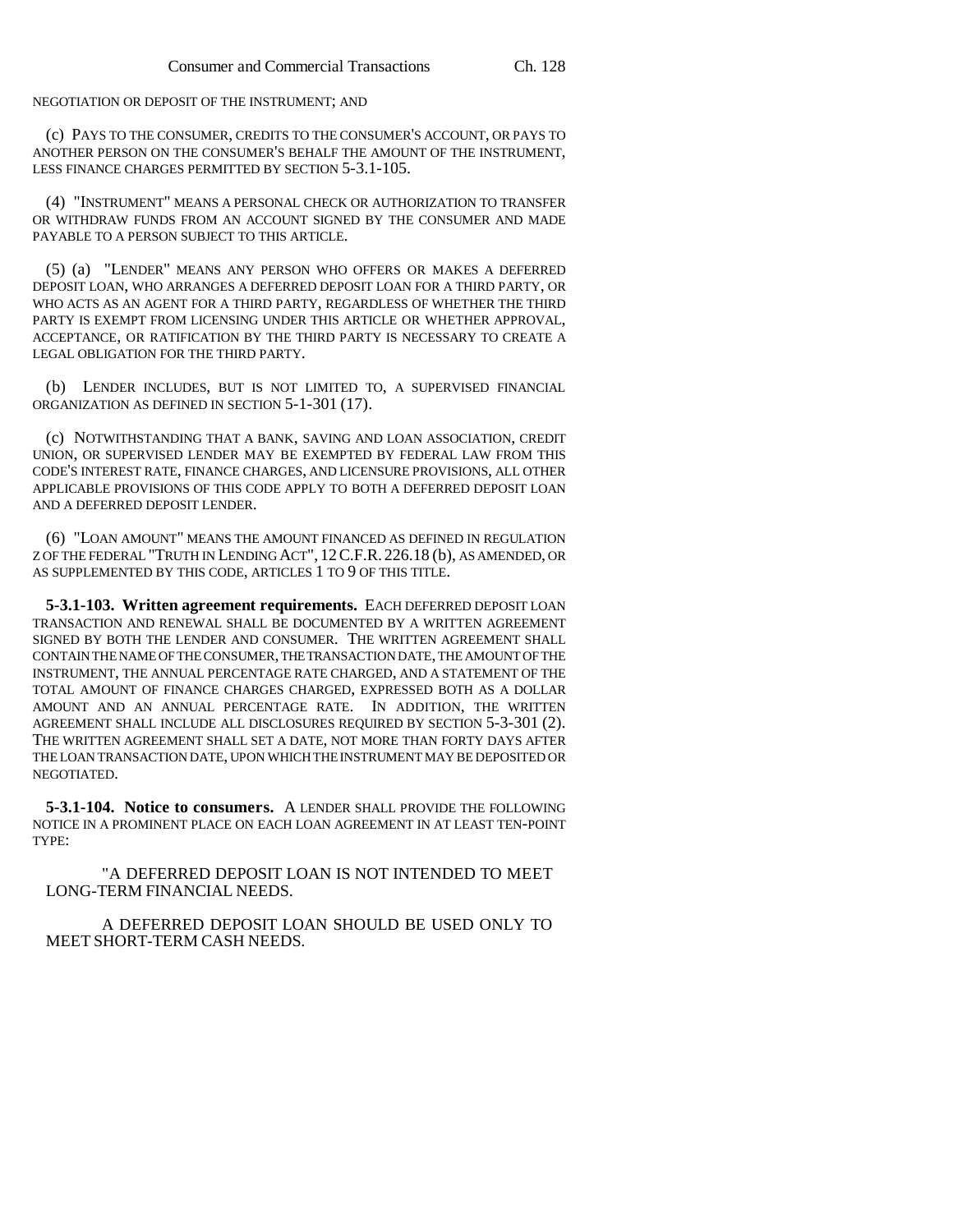RENEWING THE DEFERRED DEPOSIT LOAN RATHER THAN PAYING THE DEBT IN FULL WILL REQUIRE ADDITIONAL FINANCE CHARGES."

**5-3.1-105. Authorized finance charge.** A LENDER MAY CHARGE A FINANCE CHARGE FOR EACH DEFERRED DEPOSIT LOAN THAT MAY NOT EXCEED TWENTY PERCENT OF THE FIRST THREE HUNDRED DOLLARS LOANED PLUS SEVEN AND ONE-HALF PERCENT OF ANY AMOUNT LOANED IN EXCESS OF THREE HUNDRED DOLLARS. SUCH CHARGE SHALL BE DEEMED FULLY EARNED AS OF THE DATE OF THE TRANSACTION. THE LENDER SHALL CHARGE ONLY THOSE CHARGES AUTHORIZED IN THIS ARTICLE IN CONNECTION WITH A DEFERRED DEPOSIT LOAN.

**5-3.1-106. Maximum loan amount - right to rescind.** (1) A LENDER SHALL NOT LEND AN AMOUNT GREATER THAN FIVE HUNDRED DOLLARS NOR SHALL THE AMOUNT FINANCED EXCEED FIVE HUNDRED DOLLARS AT ANY TIME TO A CONSUMER. NO INSTRUMENT HELD AS A RESULT OF A DEFERRED DEPOSIT LOAN SHALL EXCEED FIVE HUNDRED SEVENTY-FIVE DOLLARS.

(2) A CONSUMER SHALL HAVE THE RIGHT TO RESCIND THE DEFERRED DEPOSIT LOAN ON OR BEFORE 5 P.M. THE NEXT BUSINESS DAY FOLLOWING THE LOAN TRANSACTION.

**5-3.1-107. Multiple outstanding transactions notice.** A LENDER SHALL PROVIDE THE FOLLOWING NOTICE IN A PROMINENT PLACE ON EACH DEFERRED DEPOSIT LOAN AGREEMENT IN AT LEAST TEN-POINT TYPE:

"STATE LAW PROHIBITS DEFERRED DEPOSIT LOANS EXCEEDING FIVE HUNDRED DOLLARS (\$500) TOTAL DEBT FROM A DEFERRED DEPOSIT LENDER. EXCEEDING THIS AMOUNT MAY CREATE FINANCIAL HARDSHIPS FOR YOU AND YOUR FAMILY. YOU HAVE THE RIGHT TO RESCIND THIS TRANSACTION BY 5 P.M. THE NEXT BUSINESS DAY FOLLOWING THIS TRANSACTION."

**5-3.1-108. Renewal.** (1) A DEFERRED DEPOSIT LOAN SHALL NOT BE RENEWED MORE THAN ONCE. AFTER SUCH RENEWAL, THE CONSUMER SHALL PAY THE DEBT IN CASH OR ITS EQUIVALENT. IF THE CONSUMER DOES NOT PAY THE DEBT, THEN THE LENDER MAY DEPOSIT THE CONSUMER'S INSTRUMENT.

(2) UPON RENEWAL OF A DEFERRED DEPOSIT LOAN, THE LENDER MAY ASSESS ADDITIONAL FINANCE CHARGES NOT TO EXCEED TWENTY PERCENT OF THE FIRST THREE HUNDRED DOLLARS LOANED PLUS SEVEN AND ONE-HALF PERCENT OF ANY AMOUNT LOANED IN EXCESS OF THREE HUNDRED DOLLARS. IF THE DEFERRED DEPOSIT LOAN IS RENEWED PRIOR TO THE MATURITY DATE, THE LENDER SHALL REFUND TO THE CONSUMER A PRORATED PORTION OF THE FINANCE CHARGE BASED UPON THE RATIO OF TIME LEFT BEFORE MATURITY TO THE LOAN TERM.

(3) A TRANSACTION IS COMPLETED WHEN THE LENDER PRESENTS THE INSTRUMENT FOR PAYMENT OR THE CONSUMER REDEEMS THE INSTRUMENT BY PAYING THE FULL AMOUNT OF THE INSTRUMENT TO THE HOLDER. ONCE THE CONSUMER HAS COMPLETED THE DEFERRED DEPOSIT TRANSACTION, THE CONSUMER MAY ENTER INTO A NEW DEFERRED DEPOSIT AGREEMENT WITH THE LENDER.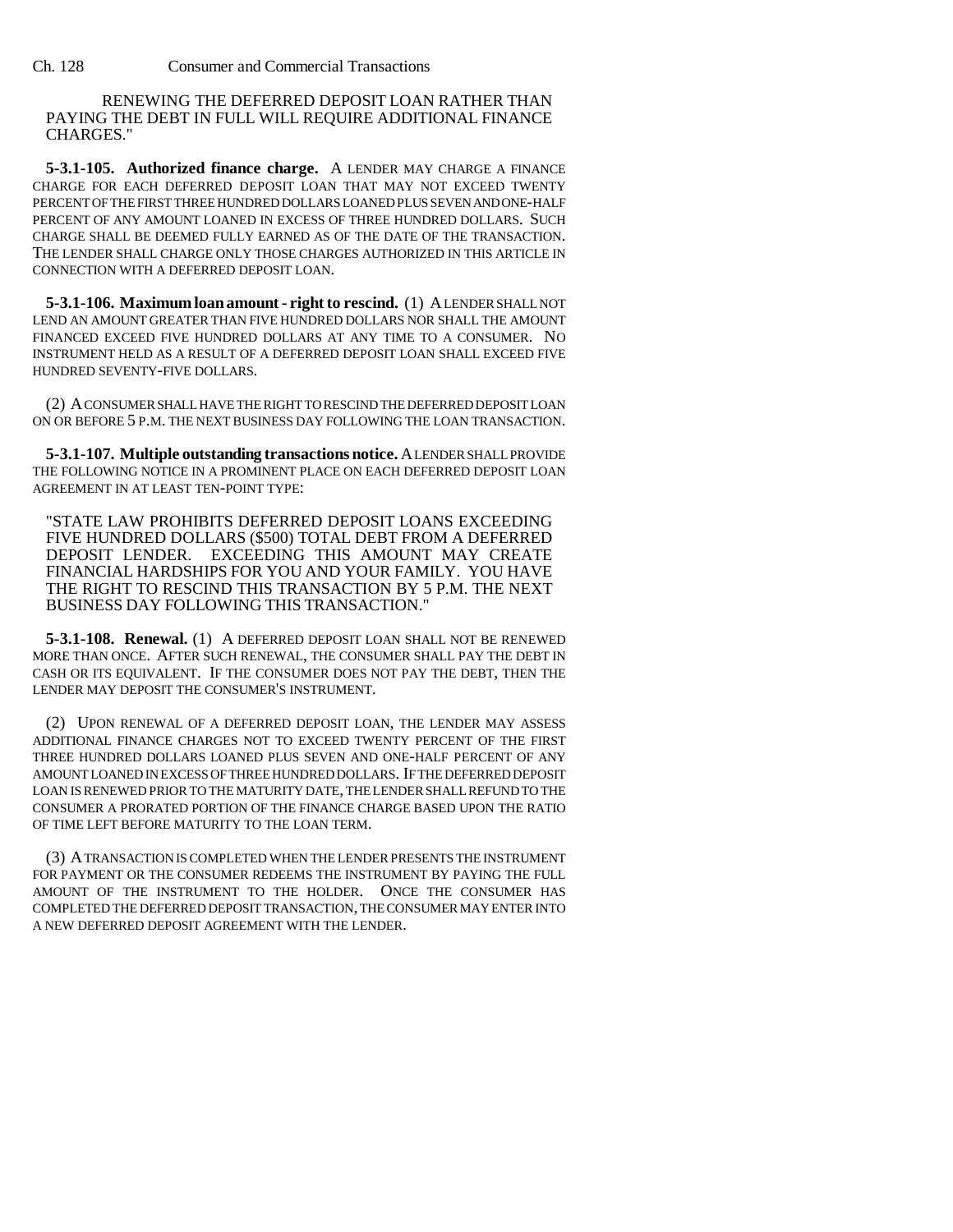(4) NOTHING IN THIS SECTION PROHIBITS A LENDER FROM REFINANCING A DEFERRED DEPOSIT LOAN AS A SUPERVISED LOAN SUBJECT TO THE PROVISION OF THIS CODE, ARTICLES 1 TO 9 OF THIS TITLE.

**5-3.1-109. Form of loan proceeds.** A LENDER MAY PAY THE PROCEEDS FROM A DEFERRED DEPOSIT LOAN TO THE CONSUMER IN THE FORM OF A BUSINESS INSTRUMENT, MONEY ORDER, OR CASH. THE CONSUMER SHALL NOT BE CHARGED AN ADDITIONAL FINANCE CHARGE OR FEE FOR CASHING THE LENDER'S BUSINESS INSTRUMENT.

**5-3.1-110. Endorsement of instrument.** A LENDER SHALL NOT NEGOTIATE OR PRESENT AN INSTRUMENT FOR PAYMENT UNLESS THE INSTRUMENT IS ENDORSED WITH THE ACTUAL BUSINESS NAME OF THE LENDER.

**5-3.1-111. Redemption of instrument.** PRIOR TO THE LENDER NEGOTIATING OR PRESENTING THE INSTRUMENT, THE CONSUMER SHALL HAVE THE RIGHT TO REDEEM ANY INSTRUMENT HELD BY A LENDER AS A RESULT OF A DEFERRED DEPOSIT LOAN IF THE CONSUMER PAYS THE FULL AMOUNT OF THE INSTRUMENT TO THE LENDER.

**5-3.1-112. Authorized dishonored instrument charge.** IF AN INSTRUMENT HELD BY A LENDER AS A RESULT OF A DEFERRED DEPOSIT LOAN IS RETURNED TO THE LENDER FROM A PAYOR FINANCIAL INSTITUTION DUE TO INSUFFICIENT FUNDS, A CLOSED ACCOUNT, OR A STOP-PAYMENT ORDER, THE LENDER SHALL HAVE THE RIGHT TO EXERCISE ALL CIVIL MEANS AUTHORIZED BY LAW TO COLLECT THE FACE VALUE OF THE INSTRUMENT; EXCEPT THAT THE PROVISIONS AND REMEDIES OF SECTION 13-21-109, C.R.S., ARE NOT APPLICABLE TO ANY DEFERRED DEPOSIT LOAN. IN ADDITION, THE LENDER MAY CONTRACT FOR AND COLLECT A RETURNED INSTRUMENT CHARGE, NOT TO EXCEED TWENTY-FIVE DOLLARS, PLUS COURT COSTS AND REASONABLE ATTORNEY FEES AS AWARDED BY A COURT AND INCURRED AS A RESULT OF THE DEFAULT. HOWEVER, SUCH ATTORNEY FEES SHALL NOT EXCEED THE LOAN AMOUNT. THE LENDER SHALL NOT COLLECT ANY OTHER FEES AS A RESULT OF DEFAULT. A RETURNED INSTRUMENT CHARGE SHALL NOT BE ALLOWED IF THE LOAN PROCEEDS INSTRUMENT IS DISHONORED BY THE FINANCIAL INSTITUTION OR THE CONSUMER PLACES A STOP-PAYMENT ORDER DUE TO FORGERY OR THEFT.

**5-3.1-113. Posting of charges.** ANY LENDER OFFERING A DEFERRED DEPOSIT LOAN SHALL POST AT ANY PLACE OF BUSINESS WHERE DEFERRED DEPOSIT LOANS ARE MADE A NOTICE OF THE CHARGES IMPOSED FOR SUCH DEFERRED DEPOSIT LOANS.

**5-3.1-114. Notice on assignment or sale of instruments.** PRIOR TO SALE OR ASSIGNMENT OF INSTRUMENTS HELD BY THE LENDER AS A RESULT OF A DEFERRED DEPOSIT LOAN, THE LENDER SHALL PLACE A NOTICE ON THE INSTRUMENT IN AT LEAST TEN-POINT TYPE TO READ:

"THIS IS A DEFERRED DEPOSIT LOAN INSTRUMENT."

**5-3.1-115. Records and annual reports.** A LENDER SHALL MAINTAIN RECORDS AND FILE AN ANNUAL REPORT IN ACCORDANCE WITH SECTION 5-3-505.

**5-3.1-116. License requirement.** IN ACCORDANCE WITH SECTION 5-3-502, NO PERSON SHALL ENGAGE IN THE BUSINESS OF DEFERRED DEPOSIT LOANS WITHOUT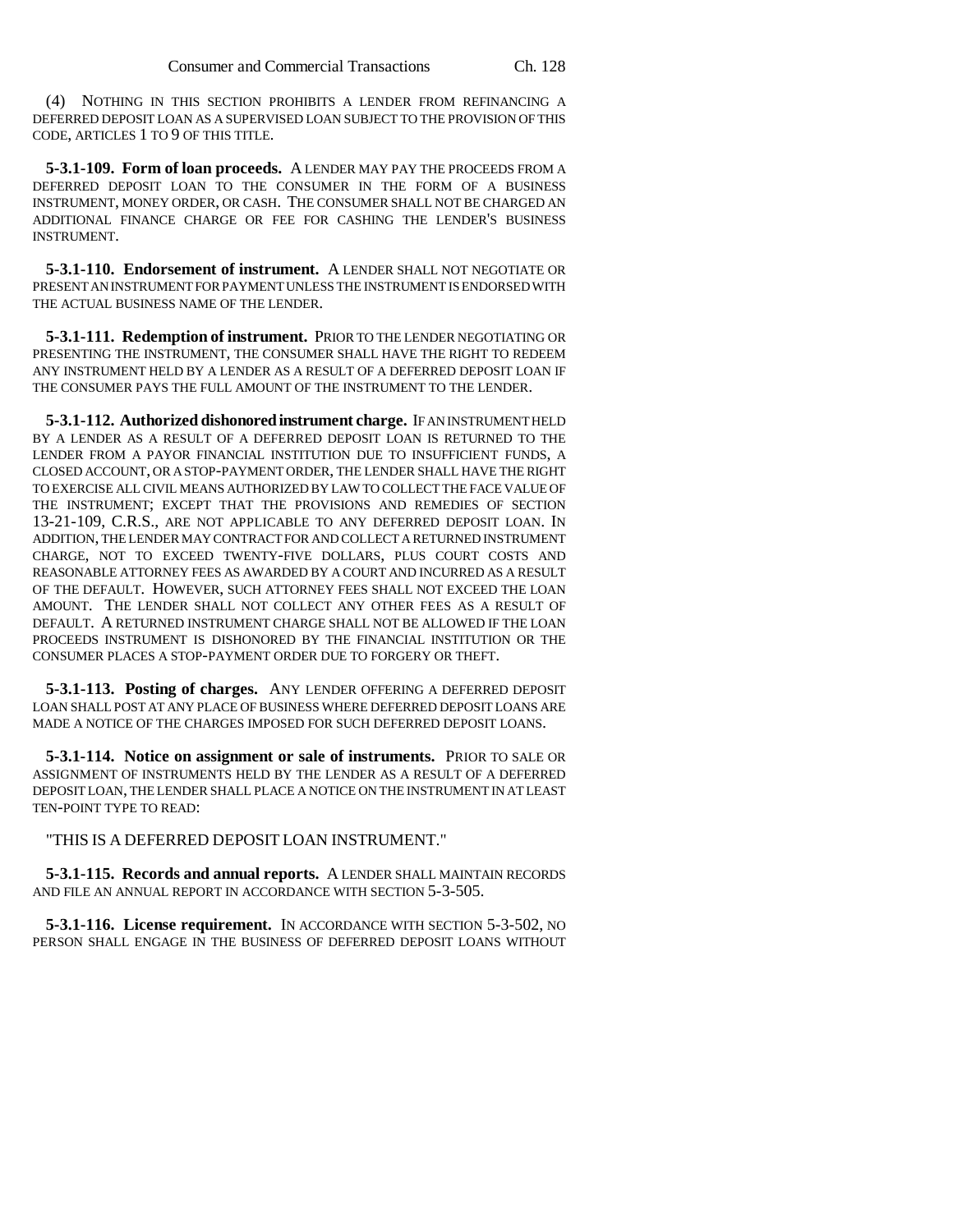Ch. 128 Consumer and Commercial Transactions

HAVING FIRST OBTAINED A SUPERVISED LENDER'S LICENSE PURSUANT TO SECTION 5-3-503. A SEPARATE LICENSE SHALL BE REQUIRED FOR EACH LOCATION WHERE SUCH BUSINESS IS CONDUCTED.

**5-3.1-117. Examination and investigation.** A LENDER MAY BE EXAMINED AND INVESTIGATED IN ACCORDANCE WITH SECTION 5-3-506.

**5-3.1-118. Denial of license - discipline.** (1) THE ADMINISTRATOR MAY DENY A LICENSE OR DISCIPLINE A LENDER IN ACCORDANCE WITH SECTIONS 5-3-503, 5-3-504, AND 5-3-507.

(2) (a) IF THE ADMINISTRATOR FINDS THAT A LENDER HAS VIOLATED THE CODE, ARTICLES 1 TO 9 OF THIS TITLE, THE ADMINISTRATOR SHALL NOTIFY THE LENDER OF SUCH VIOLATIONS AND THE ACTIONS THE LENDER MUST TAKE TO CURE THE VIOLATIONS. THE ADMINISTRATOR SHALL ALLOW THE LENDER THIRTY DAYS TO CURE THE VIOLATIONS BEFORE TAKING DISCIPLINARY ACTION IN ACCORDANCE WITH SUBSECTION (1) OF THIS SECTION. IF THE ADMINISTRATOR DETERMINES THAT SUCH LENDER HAS PERFORMED SUCH ACTIONS CONTAINED IN SUCH NOTICE, THE LENDER SHALL NOT BE LIABLE FOR THE VIOLATIONS THAT HAVE BEEN CURED.

(b) THIS SUBSECTION (2) SHALL NOT APPLY IF THE LENDER KNOWINGLY VIOLATED THE CODE, ARTICLES 1 TO 9 OF THIS TITLE.

**5-3.1-119. Applicability of other provisions of this article.** THE PROVISIONS OF THE CODE, ARTICLES 1 TO 9 OF THIS TITLE, APPLY TO A LENDER UNLESS SUCH PROVISIONS ARE INCONSISTENT WITH THIS ARTICLE.

**5-3.1-120. Criminal culpability.** A CONSUMER SHALL NOT BE SUBJECT TO ANY CRIMINAL PENALTY FOR ENTERING INTO A DEFERRED DEPOSIT LOAN AGREEMENT. A CONSUMER SHALL NOT BE SUBJECT TO ANY CRIMINAL PENALTY IN THE EVENT THE INSTRUMENT IS DISHONORED, UNLESS THE CONSUMER'S ACCOUNT ON WHICH THE INSTRUMENT WAS WRITTEN WAS CLOSED BEFORE THE AGREED UPON DATE OF NEGOTIATION, SUBJECT TO THE PROVISIONS OF SECTION 18-5-205, C.R.S.

**5-3.1-121. Unfair or deceptive practices.** NO PERSON SHALL ENGAGE IN UNFAIR OR DECEPTIVE ACTS, PRACTICES, OR ADVERTISING IN CONNECTION WITH A DEFERRED DEPOSIT LOAN.

**SECTION 2.** 5-1-301 (17), Colorado Revised Statutes, is amended to read:

**5-1-301. General definitions.** In addition to definitions appearing in subsequent articles, in this code:

(17) "Supervised financial organization" means a person, other than an insurance company or other organization primarily engaged in an insurance business,

(a) Organized, chartered, or holding an authorization certificate under the laws of this ANY state or of the United States which authorize the person to make loans and to receive deposits, including a savings, share, certificate, or deposit account, and

(b) Subject to supervision by an official or agency of this ANY state or of the